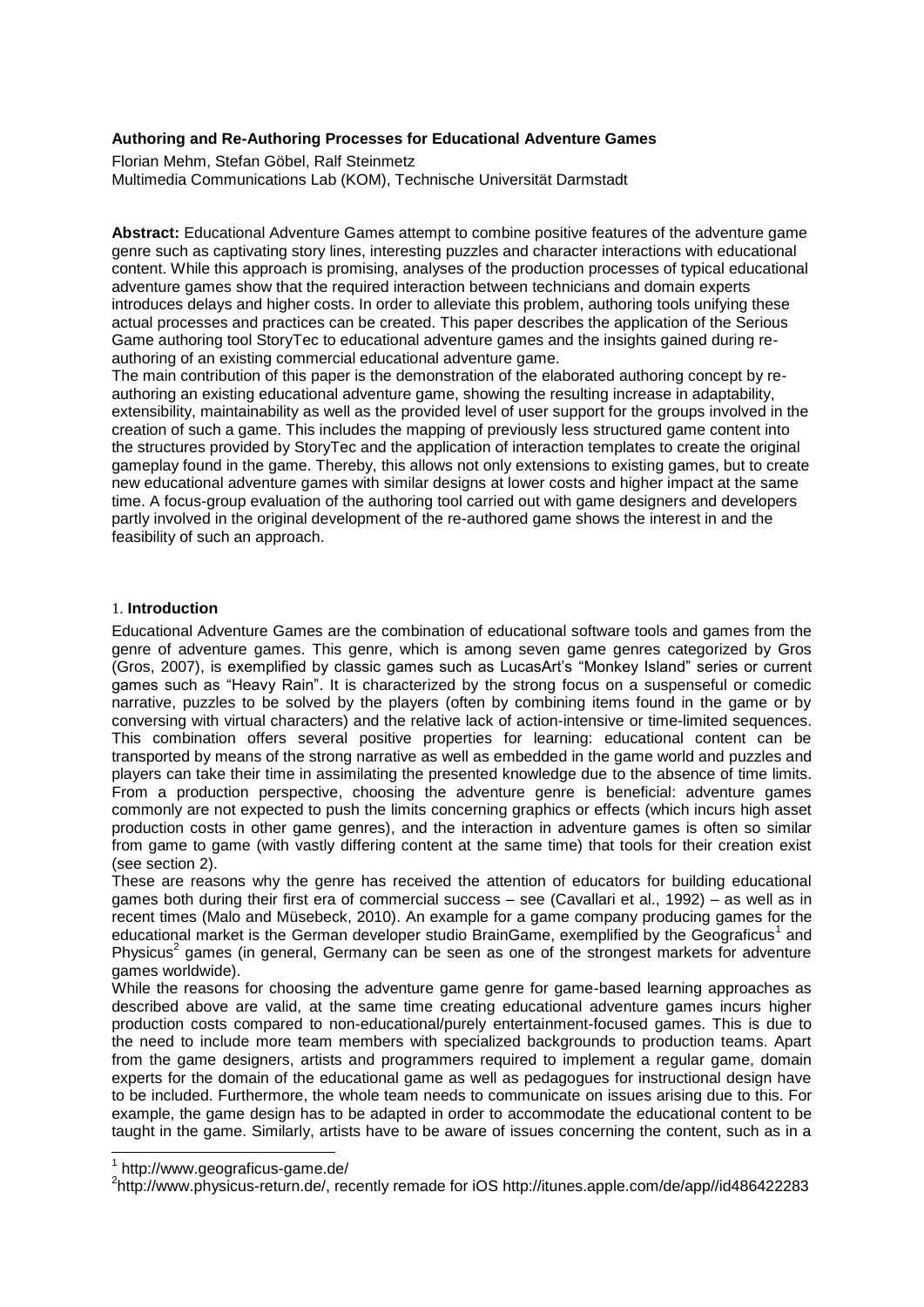historical game where uniforms or villages can't be designed based on fantasy but have to be historically accurate. Processes of coordination such as these increase the production costs and times, often aggravated by different nomenclature in the different specialist groups and different tools used.

The approach we propose for this problem is the introduction of a unified authoring tool, integrating the roles, processes and production stages of game development as described above. This authoring tool allows designers, programmers and domain experts to collaborate during game production. Furthermore, this approach opens the doors to re-authoring of games. Hereby, we use the nomenclature as established by (Rensing et al., 2005), indicating a process where existing content is re-combined to be used in a new scenario. Examples of the commercial viability of re-releasing games are found on the console market, with platforms such as the "Wii Virtual Console" being used by publishers to re-publish vintage computer games on modern platforms.

An additional area where authoring tools can assist during the creation of educational adventure games is the development of adaptive educational games. Such games are able to adapt during runtime to player characteristics such as the level of previous knowledge of the subject matter. This complicates development especially for designers and narrative authors, as they have to provide alternative paths through the game for different adaptations.

The remainder of this paper describes the our approach to authoring and re-authoring of educational games, with a focus on the educational game "Geograficus" by Braingame Publishing, which was reauthored with the authoring tool StoryTec. Section [2](#page-1-0) and [3](#page-2-0) provide an overview of the state of the art of educational adventure games and authoring tools for this genre. The (re-)authoring process using the StoryTec authoring tool is shown in Section [4,](#page-2-1) followed by the results of two evaluations of the tool in Section [6.](#page-6-0) Section [7](#page-7-0) finishes with a conclusion and outlook.

### <span id="page-1-0"></span>2. **Educational Adventure Games**

The idea of using the genre of adventure games for education has a long history in the educational software community. First examples are as old as the genre itself, see for example (Cavallari et al., 1992). The following analysis of the production process of (educational) adventure games is based on the authors' interactions with a commercial educational game developer as well as other accounts from the literature, including (Hodgson et al., 2010) and (Sommeregger and Kellner, 2012).

As with other game genres, the production of an educational adventure game starts with game design. Adventure games are a genre with strong conventions which lead to many of the games conforming to one of a set of paradigmatic games. This can for example be concerning the perspective  $-1$ <sup>st</sup> or 3<sup>rd</sup> person; the way in which commands are given to the character  $-$  using verbs or symbolic icons or concerning dialogues – using complete utterances in a multiple choice way or only icons representing the theme in which a conversation should continue. Therefore, a major part of the design is the choice among these alternatives. While the basic set of conventions is clearly defined, the remaining content of the game (narrative, characters, backstory, art direction, sound etc.) are very free and are defined in this stage, resulting in a game design document. This includes work by game designers, including the game rules and puzzles, the most important aspect of adventure games. Furthermore, it consists of input by story writers concerning the game's narrative and by concept artists detailing the look and feel of the game as well as the game interface.

For an educational adventure game, domain experts and pedagogues should be included at this stage as well. Domain experts contribute the information about the field to be taught in the game, while pedagogues are concerned with the instructional design, ensuring that different learner types are addressed and that educational content is presented in a beneficial order. This process can also entail the creation of exercise pools or task definitions for the educational aspect of the game. Since the game should integrate both the educational and the play aspects and not have a divide between them, the collaboration between the game developers and the educational experts has to be fostered already at the design stage. For example, the puzzle design can be inspired by the curriculum to be taught and include puzzles which require domain knowledge to solve.

After the design stage has been finished, the game's production commences. This stage is divided into two major strands of work, content production and technical development. The technical basis for the game has to be provided, a task which is carried out by programmers who provide a game engine into which game content and rules are inserted. Thereby, the game's mechanics as described in the game design document have to be realizable in the game engine. Simultaneously, the production of the game's assets (images, 3D models, textures, sounds, GUI elements, etc.) is carried out by artists, based on the game design and the educational requirements. The actual integration of content is usually carried out using programming (scripting) languages and game editors, specialized tools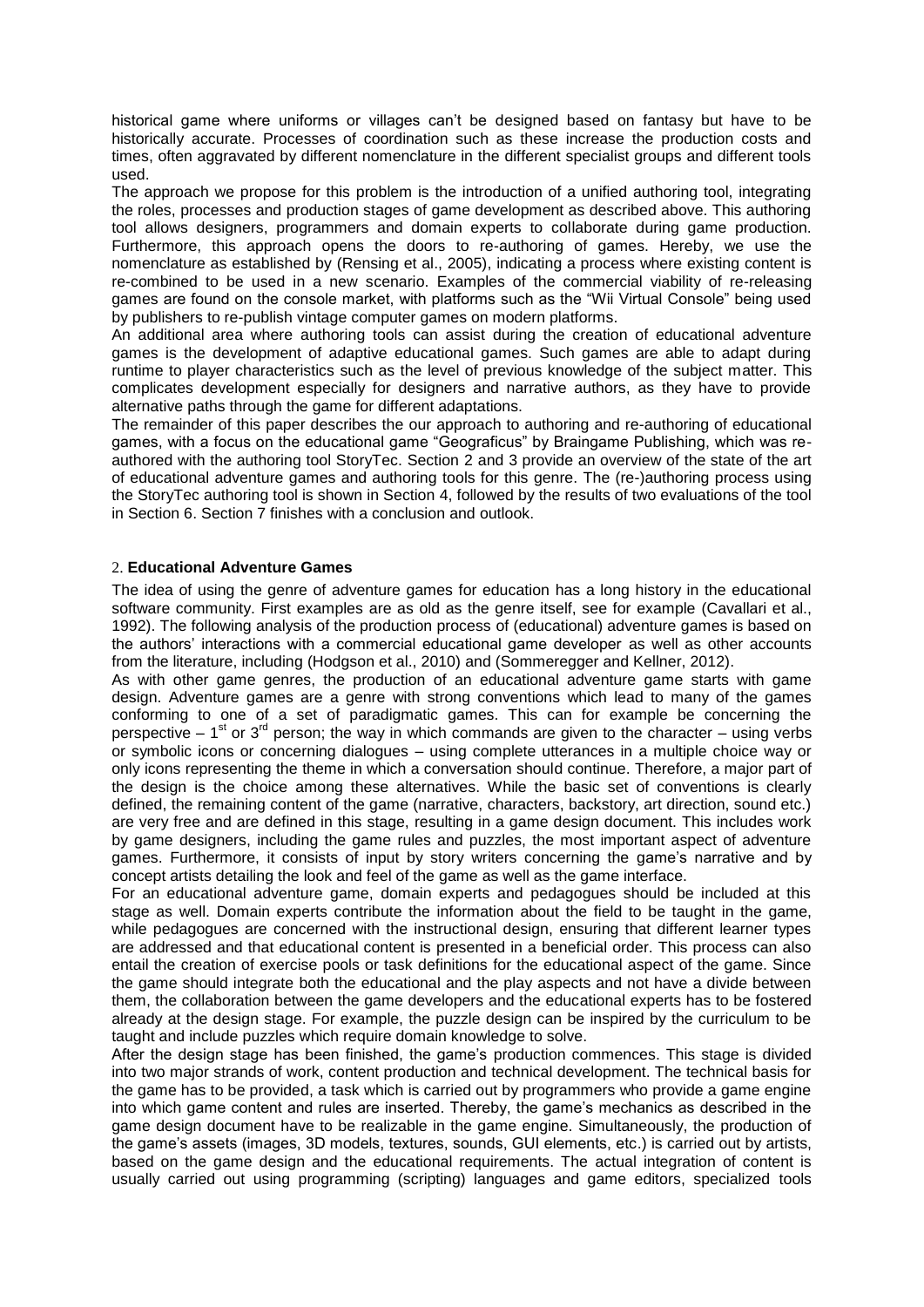treated in the next section. Therefore, this task has lower technical requirements than the game engine programming, but still calls for a user trained in the tool and in the used scripting language. During the game's development and after the content and technical integration has been finished, the quality of the game has to be assured by the QA team. For educational games, this also means testing the educational components of the game and whether the learners in the target group (e.g. concerning age or previous knowledge) are able to efficiently learn with the game.

### <span id="page-2-0"></span>3. **Authoring Tools for Educational Adventure Games**

The concept of authoring tools as software solutions for editing and composing content for authors stems from the fields of multimedia computing and e-learning. Examples from e-Learning (for an overview, see (Brusilovsky, 2003)) show the general approach of authoring tools: to provide an easyto-understand and -use interface for content which is then transformed internally by the authoring tool to a platform for publishing, for example as a set of web pages on a web server for e-Learning products.

Authoring tools which can be used for educational adventure games originate from two fields: that of general adventure game editors and that of authoring tools with specialized features for educational adventure games.

The first field is exemplified by a number of tools available both commercially and free. Mentionable are the free Adventure Game Studio  $(AGS)^3$ , which has generated a large community of freely available independent adventure games as well as the Visionaire<sup>4</sup> Studio toolset, used both for large recent commercial adventure game releases as well as the educational adventure game Winterfest intended for functional illiterates (Malo and Müsebeck, 2010).

Authoring tools featuring specialized tools for educational game authoring offer the same or similar functionality as those of the group described above, with additional features addressing the needs of an educational game. For example, they can include editors for visualizing or editing the curriculum to be taught in a game, or be linked to a Learning Content Management System to import educational content. In this field, the major system to be seen is the e-Adventure authoring tool (Torrente et al., n.d.), intended for the development of First- and Third-Person adventure games. It provides the possibility to export a game created with the tool to a Learning Management System to be viewed as part of an e-Learning course (Del Blanco et al., 2010) and the possibility to create in-game books to transport knowledge textually.

(Est et al., 2010) describe the SHAI Scenario Editor, a tool abstracting from low-level programming tasks and focusing on providing a graphical interface for defining high-level logic in an educational game-based scenario. This approach is related directly to the ActionSet editor component described in section [4.1,](#page-2-2) sharing the idea of providing a high-level graphical interface and separating this from the low-level logic of the game.

## <span id="page-2-1"></span>4. **StoryTec for Educational Adventure Games**

In the following, the use-case of re-authoring the game Geograficus is provided as an example for the authoring process of StoryTec. In order to carry out the re-authoring, the game was first analyzed by means of a thorough playthrough, noting the structure of the game and identifying the necessary interaction templates for implementing the game. An example for such an interaction template would be a hotspot, a clickable area on the game's screen. Another interaction template is that of managing an inventory, a characteristic feature of adventure games (see [Figure 3](#page-4-0) for the realization in StoryTec).

The use case shown in the remainder of this paper gave the player the task of identifying several gems by their color. This task is embedded in the game in a puzzle surrounding a machine that has to be fixed. The realization of this interaction template is an example for hotspots that can be linked to assets, e.g. to images. Each gem is realized as a hotspot linked to a set of images which are cycled whenever the player clicks the hotspot. The puzzle is solved as soon as the player gets the right combination of gems.

## <span id="page-2-2"></span>**4.1 StoryTec**

The basic approach of StoryTec is to integrate the work of the game development roles as described in section [2](#page-1-0) into one authoring tool. Both for authoring and re-authoring, this has many advantages.

 3 http://www.adventuregamestudio.co.uk

<sup>4</sup> http://www.visionaire-studio.net/cms/adventure-game-engine.html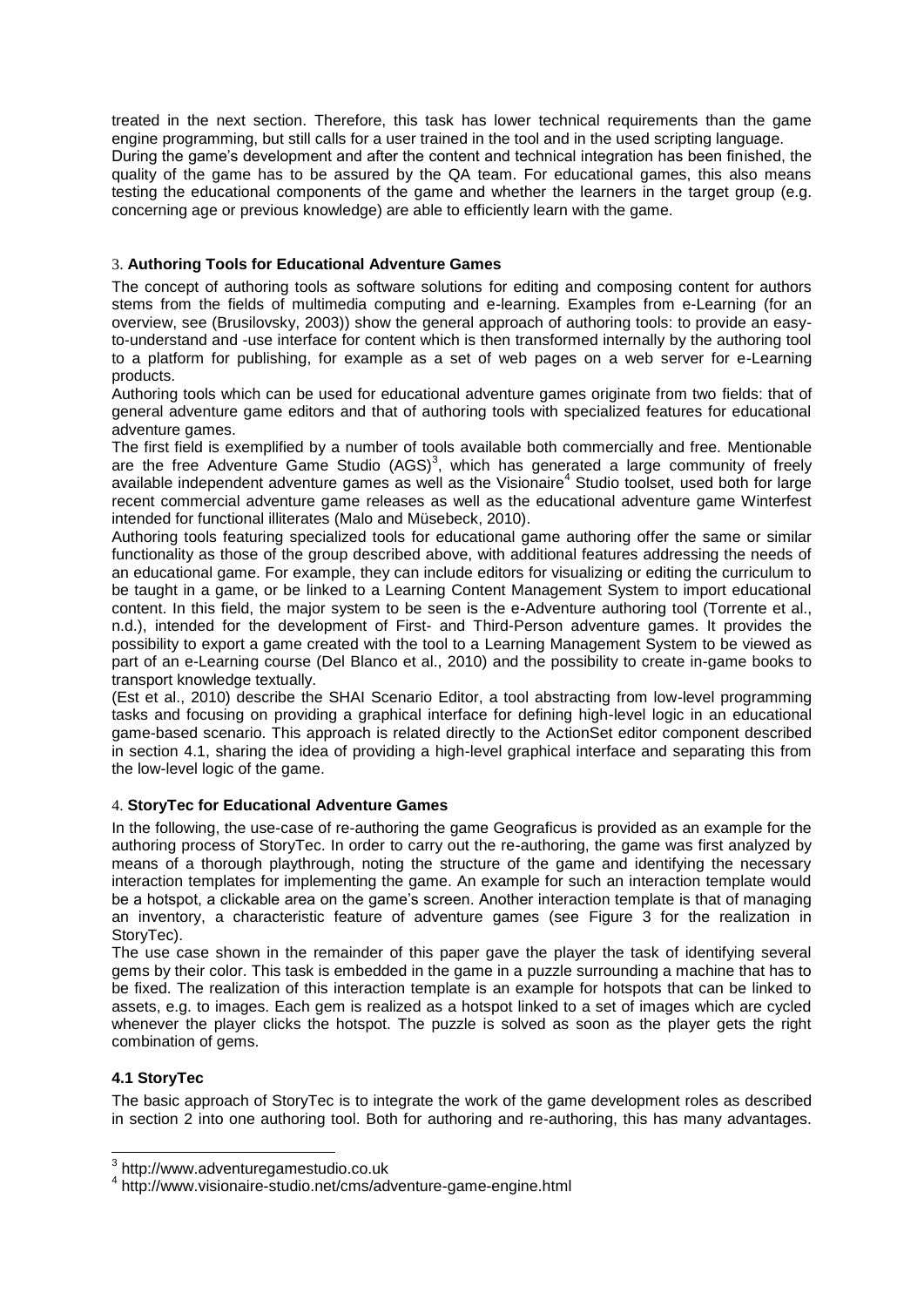Two possibilities for collaboration in game development teams as noted by (Tran and Biddle, 2008) are acknowledged by this concept. It diminishes the centralized role of programmers, thereby removing a possible bottleneck from the project and balancing the responsibilities of the team members. On the other hand, it increases the common vision of the project, since authors all work in a single tool, being able to see the game during each step of the project. The problem of different tools being used and the need to communicate between different groups is also addressed by mapping almost all roles of the game development process into one authoring tool.

The modular authoring tool is composed of several interlinked editors. The first editor to be used commonly by authors is the Story Editor. This editor is used to configure the high-level structure of the game, by breaking down the whole game into a set of scene and defining the transitions between scenes. [Figure 1](#page-3-0) shows the structure of the use case scene in the Story Editor in the bottom.



<span id="page-3-0"></span>**Figure 1:** The GUI of StoryTec with the interconnected editors: Stage Editor (upper left), Story Editor (lower left), Objects Browser (upper right) and Property Editor (lower right)

Individual scenes are embellished in the Stage Editor, into which authors can drop objects such as background images, hotspots or videos dragged from the Objects Browser in order to instantiate them. In the case of the use case from Geograficus, the scene in question consisted of a hotspot for navigation purposes (lower highlighted area in the Stage Editor) as well as four hotspots with a cycle of images of gems (upper highlighted area in the Stage Editor).

After scenes have been defined and filled with objects, in a next step properties and metadata of objects are defined. This is carried out via the property editor component. Properties of objects such as hotspots can be the filenames of associated images (e.g. the gems in the use case). For scenes this can be data such as the scene's name or metadata such as the approximate playing time (for control purpose) or parameters for adaptation (see section [5.1\)](#page-5-0).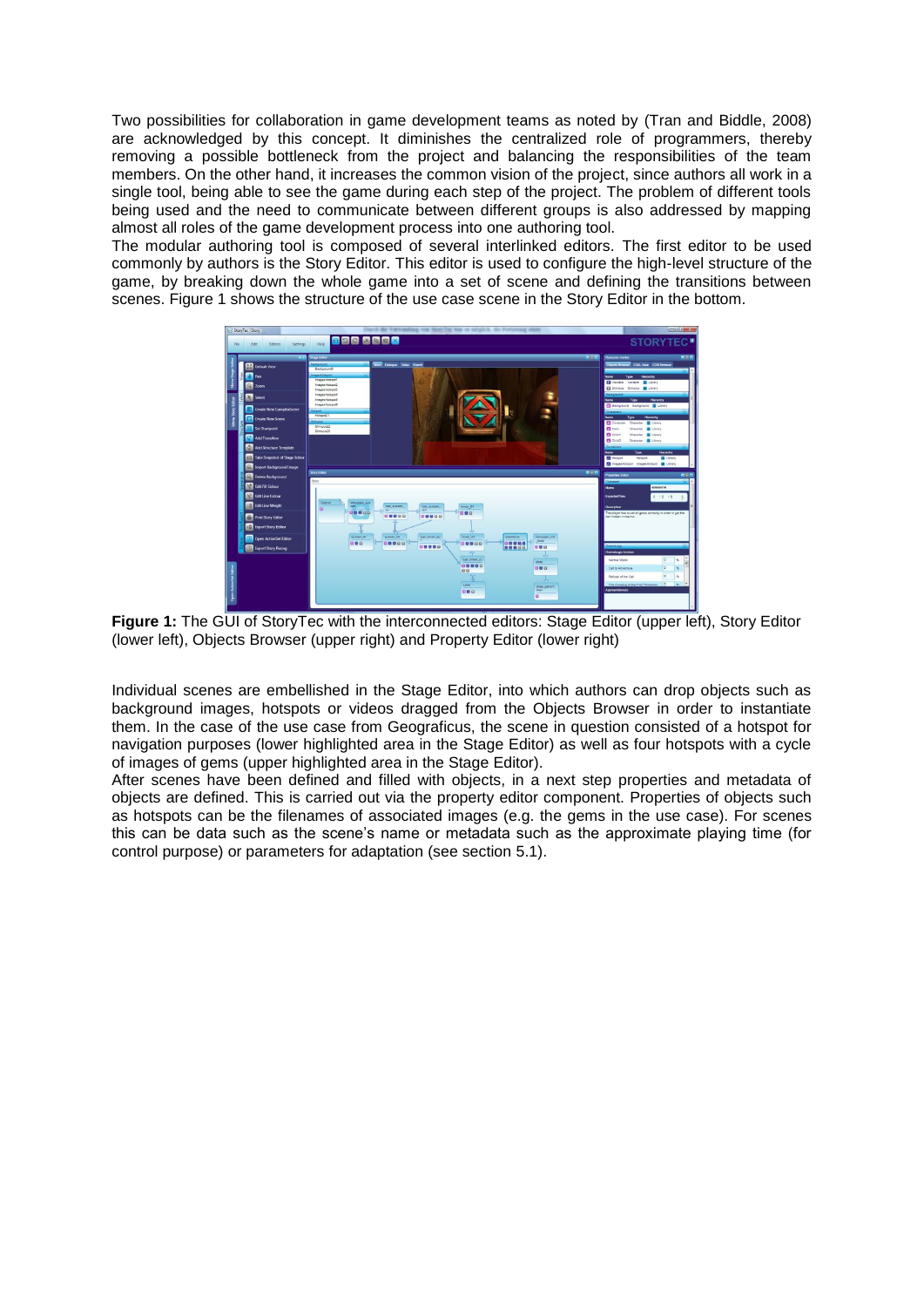

<span id="page-4-1"></span>**Figure 2:** The ActionSet Editor for configuration of control flow during the game

As an alternative to common scripting languages used in game programming, StoryTec relies on the ActionSet Editor (see [Figure 2\)](#page-4-1). In this editor, actions to be carried out by the game as the reaction to events triggered by the player (referred to as stimuli) are defined and put into sequences visually.

An example for this are the images hotspots (used in the initial use case to realize the gems), which feature one stimulus (see section **Fehler! Verweisquelle konnte nicht gefunden werden.**), which is triggered whenever a player has set up the correct combination of gems. In this case, the first reaction of the game should be to play a sound for making the player aware of a change in the environment. The subsequent action should be a change of scene to a new image reflecting the change in the scenery. This is realized in the ActionSet Editor by adding two actions in a sequence. Clicking on a sequence allows fine-tuning the parameters of the actions, such as the target object (e.g. a sound file to be played) as well as the exact action to carry out (e.g. "play") and parameters where necessary (e.g. "play once" vs. "play looping").

Apart from adding the data for the flow of the game, metadata for game content can be added. These data are subsumed under the term "Narrative Game-Based Learning Objects" (NGLOBs) (Göbel et al., 2010). This encompasses the mapping of scenes to stages of a story model, the definition of learning content including the prerequisite requirements between individual skills/knowledge bits as well as the mapping to types of players with differing play preferences.

<span id="page-4-0"></span>

**Figure 3:** The realization of inventory items in StoryTec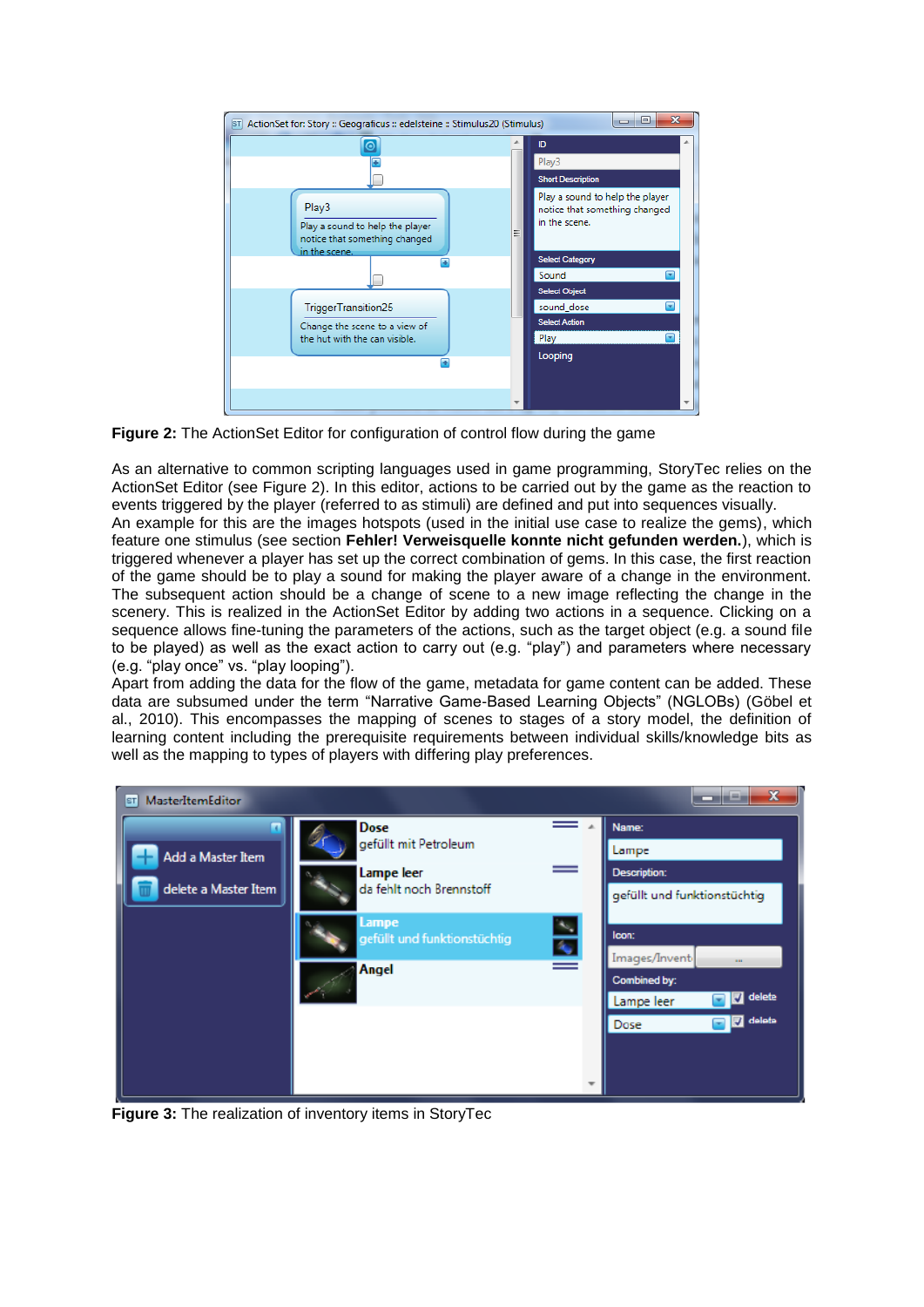### 5. **Integrated Features**

Apart from the advantages of the integrated approach of StoryTec outlined above, several features of StoryTec are positive for authors, both when developing a new game or when re-authoring an existing game.

## <span id="page-5-0"></span>**5.1 Adaptation**

Using the concept of NGLOBs (see section [4.1\)](#page-2-2) allows adaptation along the adaptation axes defined by NGLOBs. In the context of a learning adventure, adaptation, especially based on the learning state of the player, is a useful feature. One example could be the increased number of specific tips and background information for players failing several puzzles in a row. Another possibility is the adaptation to play preferences of players using the means of adventure games, for example by offering action-oriented players more action-centered game section e.g. by implementing mini games.

### **5.2 Introducing new game content**

Due to the flexible design and development of games in StoryTec it is possible to add new scenes to an existing game being re-authored. The limiting factor here is the need to create new assets for the added content, e.g. new graphics for new locations. Since individual scenes being added can be tested rapidly (see following subsection), it is possible to test new content by adding it in the form of placeholders (e.g. mock-up level graphics instead of refined art assets) before going ahead with the actual production. In this process, original 3D data are advantageous since they can be re-used for rendering.

### **5.3 Rapid Prototyping, Testing**

The paradigm of rapid prototyping is supported in StoryTec by the player application StoryPlay (Mehm et al., 2010)<sup>5</sup>, which allows the simultaneous play of a StoryTec created game and the analysis of context information about the game flow and the internal data of algorithms (e.g. concerning adaptation) as well as the creation of log data, which can be evaluated later on. This allows authors to test new games or extensions to the re-authored games prototypically and decide upon next steps based on the gained insights. This is in line with the recommendations made by (Musil et al., 2010), who argued for an agile approach to game development including iterative development of the game. StoryPlay is based on the Story Engine introduced in section **Fehler! Verweisquelle konnte nicht gefunden werden.** and is split into a player aspect and an evaluation aspect. Whereas the player aspect allows the interaction with the game, the evaluation aspect offers an overview of gathered data and information. This includes the history of the game until the current point in the play session, an overview of the curriculum of the game and the current state of the player model and the player model built by observing the player's choices in the game.

## **5.4 Portability**

One goal of the development of StoryTec is the deployment of games on various game platforms. The technical realization of this feature on the game platform side was carried out by KTX Software Development<sup>6</sup> and allows the deployment of games on the platforms Nintendo DS, Apple iOS and Browser platforms (see [Figure 4\)](#page-6-1). The version of StoryTec available to the public allows deployment on Android devices, HTML 5-compatible browsers and Java-capable desktop devices due to legal constraints.

The portability of games is made possible by the design of StoryTec (see section [4\)](#page-2-1) und leveraging the used xml-based description language ICML as a platform-independent intermediate format. For porting purposes, it is therefore only necessary to port the configurable interaction templates described above onto the target hardware/software. The basic structure and control remain the same across platforms. Necessary steps for adapting the game's content to the peculiarities of the target platform (such as scaling of images to the display resolution) are carried out by a set of tools realizing a pipeline for the creation of platform-specific version.

 5 Previously referred to as Bat Cave

<sup>6</sup> http://www.ktx-software.com/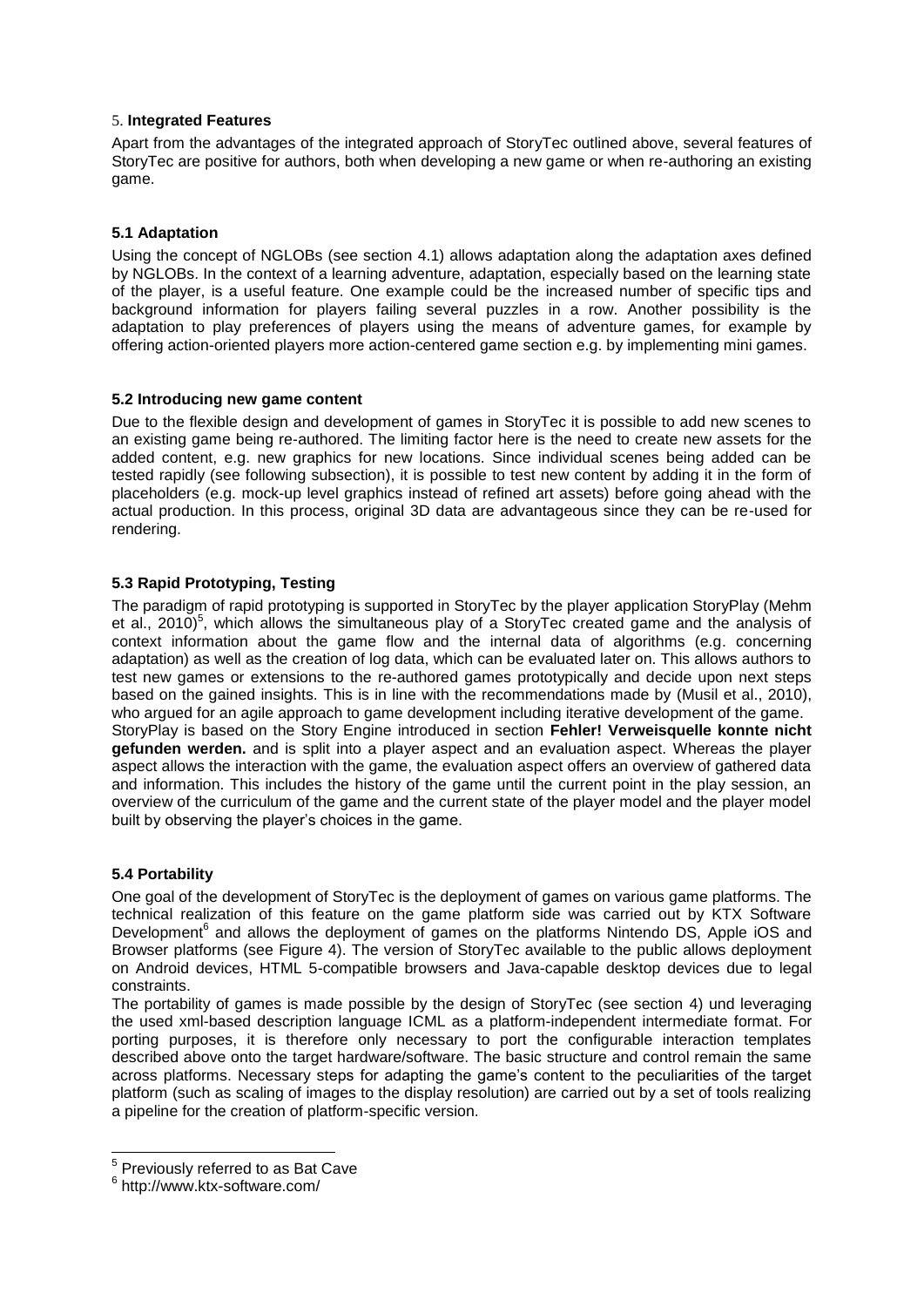

**Figure 4:** Deployment options of games created with StoryTec

# <span id="page-6-1"></span><span id="page-6-0"></span>6. **Evaluation**

A first evaluation of StoryTec with other game content was shown in (Mehm et al., 2009). In this section, the results of an evaluation carried out in the context of the Hessen ModellProjekt "StoryTec" are shown, which was based on content of Geograficus.

In order to gain qualitative and quantitative test results, two test methods were used in the evaluation of StoryTec – a usability test in a controlled environment, was well as questionnaire-based test using a questionnaire based on ISO 9241/10. The evaluation was carried out over the course of two days with a total of 26 participants, one of which was female. The mean age of the participants was 25.2 years with a standard deviation of 3.71 years.

During the tests, an adapted form of the "Thinking Aloud" method was used. The participants were given one of three roles – a reader, an performer and an observer. The reader's task was to read out the steps of the task list aloud. The performer was given control of mouse and keyboard and asked to follow the instructions of the reader. The observer's role entailed being perceptive and giving additional instructions to the performer in order to understand the software and solve the assigned task.

After completing the assigned tasks, the participants evaluated the tool by means of the questionnaire.

| <b>Basic principle</b>            | Mean value | <b>Standard deviation</b> |
|-----------------------------------|------------|---------------------------|
| Suitability to the task           | 4.74       | 0.88                      |
| Self-description                  | 3.51       | 0.93                      |
| Controllability                   | 5.48       | 0.77                      |
| Conformity with user expectations | 4.55       | 1.06                      |
| Error tolerance                   | 3.42       | 0.80                      |
| Suitability for individualization | 4.42       | 0.72                      |
| Suitability for learning          | 5.14       | 0.78                      |

show the results of the questionnaire grouped to the seven basic principles of the usability standard ISO 9241-10.

A positive tendency in the judgments of the participants concerning the ergonomics of StoryTec can be observed. The lowest mean value is 3.42 on the scale of "Error tolerance", while the highest mean value is along the scale of "Suitability for learning".

<span id="page-6-2"></span>

| <b>TWATS</b> II THO TOOGHO OF THO GOGDING GOODHOMMUOT |            |                           |  |
|-------------------------------------------------------|------------|---------------------------|--|
| <b>Basic principle</b>                                | Mean value | <b>Standard deviation</b> |  |
| Suitability to the task                               | 4.74       | 0.88                      |  |
| Self-description                                      | 3.51       | 0.93                      |  |
| Controllability                                       | 5.48       | 0.77                      |  |
| Conformity with user expectations                     | 4.55       | 1.06                      |  |
| Error tolerance                                       | 3.42       | 0.80                      |  |
| Suitability for individualization                     | 4.42       | 0.72                      |  |
| Suitability for learning                              | 5.14       | 0.78                      |  |

**Table 1:** The results of the usability questionnaire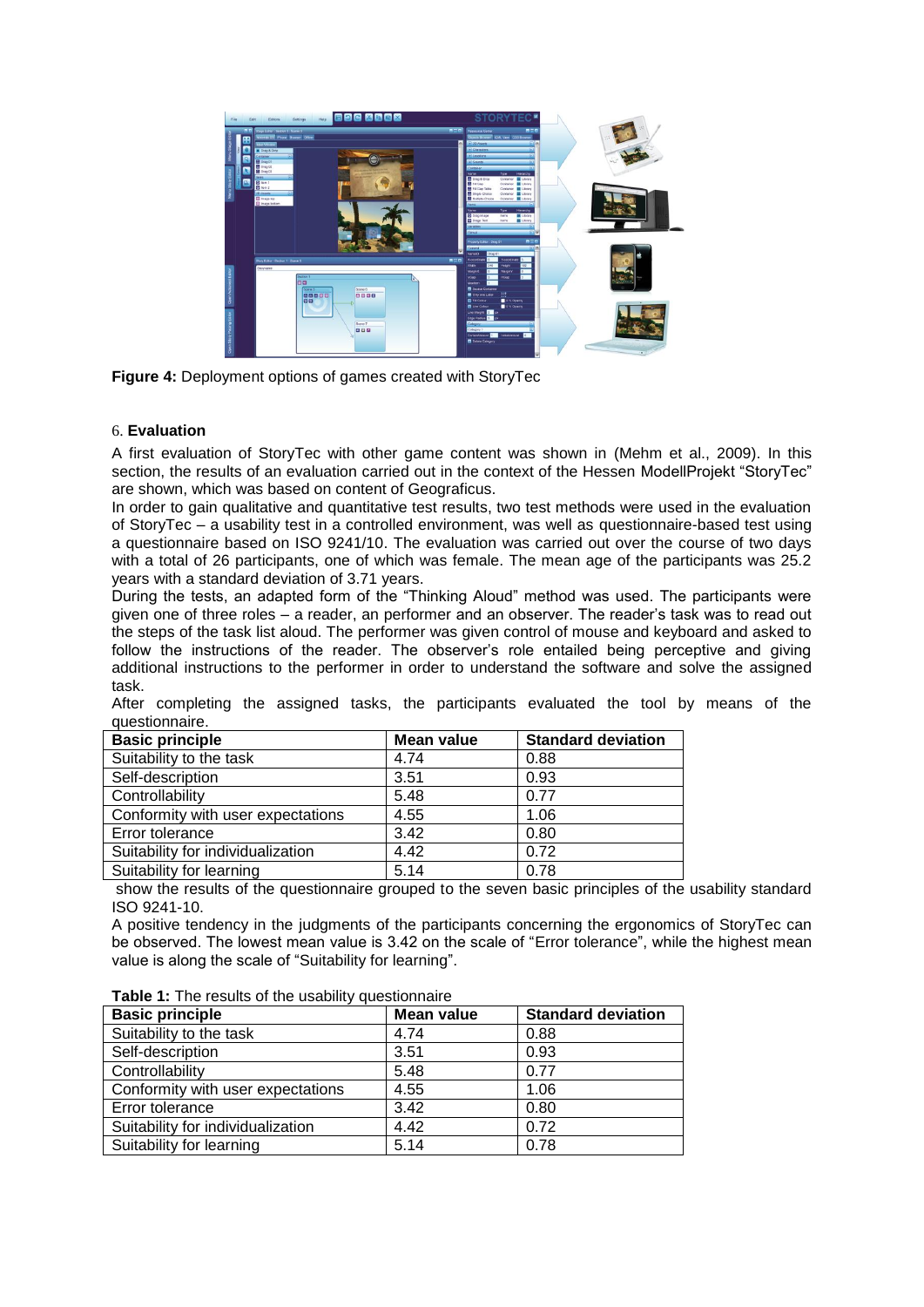In order to test if using StoryTec had an influence on the participants' moods, they were asked to rate their current mood on a seven-point psychometric scale supported by graphical icons. To this end, the individual items of the scale were realized as "Smiley" symbols inspired by their use by Kunin (Kunin, 1955) in the measurement of work contentment.

For the pretest measurement, a mean value of 2.72 (standard deviation 0.74) was reached (lower values indicate a positive mood and vice versa). The posttest measurement resulted in a mean value of 2.4 (standard deviation 0.71).. The low difference between pre- and posttest measurement resulted in no statistically significant difference when subjected to a T-Test.

This gives an indication that the use of StoryTec did not have a statistically significant effect on the mood of users. If the ergonomics of the software had been inadequate, the users would have been frustrated, resulting in a negative change in mood.

A second evaluation was carried out in the form of a focus group study with 3 participants (aged 31, 37, 46), all strongly involved in the production of educational games in a commercial game studio. The participants were given similar tasks as during the first evaluation, adapted for only one person. Afterwards, the participants took place in individual guided interviews, including questions about the applicability of StoryTec in their fields of work (including game design, graphics and programming). As a result, it can be noted that the experts were interested to hear about the development of StoryTec and, keeping the prototypical state of the system shown to them, they noted that a full version might be used for game development. In the state it was demonstrated to them, they regarded it as suitable for storyboarding and prototyping.

### <span id="page-7-0"></span>7. **Conclusion**

We have described both the strengths of using the adventure game genre for game-based learning and the problems arising from typical game development practices. These problems are more pronounced in the case of educational games due to an increase in the need for collaboration and communication.

The basic architecture of StoryTec was presented, intending to unify the software platforms for educational game development by mapping the tasks of almost all involved groups in game teams into various parts of the authoring tool, thereby increasing the potential collaboration between team members and simultaneously structuring the development process. This approach has been demonstrated both for authoring of new games as well as for re-authoring of existing games, allowing upvaluation of the game in both cases by mechanisms such as adding adaptivity, easing portability to diverse hardware platforms or by iterative development. The results of two studies were shown, indicating the usability of StoryTec in the domain of educational adventure games. The viability of StoryTec for educational adventure games has been shown by implementing all required interaction templates for an existing commercial game and authoring it prototypically using representative segments of the game.

#### **References**

Del Blanco, A., Torrente, J., Marchiori, E., Martinez-Ortiz, I., Moreno-Ger, P., Fernandez-Manjon, B. (2010). "Easing Assessment of Game-based Learning with e-Adventure and LAMS" *ACM international workshop on Multimedia technologies for distance leaning.* pp. 25-30.

Brusilovsky, P. (2003) "Developing adaptive educational hypermedia systems: From design models to

authoring tools." *Authoring Tools for Advanced Technology Learning Environment,* pp. 377-409.

Cavallari, B., Hedburg, J.G., Harper, B. (1992) "Adventure games in education: A review". *Australian Journal of Educational Technology* 8, pp. 172-184.

Est, C.V., Poelman, R., Bidarra, R. (2010) "High-Level Scenario Editing for Serious Games" Richard, P., Braz, J. (Eds.) *GRAPP 2011 - Proceedings of the International Conference on Computer Graphics Theory and Applications*. SciTePress, pp. 339-346.

Gros, B. (2007) "Digital Games in Education: The Design of Games-Based Learning Environments". *Journal of Research on Technology in Education* 40(1), pp. 23-38.

Göbel, S., Wendel, V., Ritter, C., Steinmetz, R. (2010) "Personalized, Adaptive Digital Educational Games using Narrative, Game-based Learning Objects" *Entertainment for Education. Digital Techniques and Systems 5th International Conference on E-learning and Games, Edutainment 2010, Changchun, China, August 16-18, 2010. Proceedings.* Springer, Berlin/Heidelberg, pp. 438-445. Hodgson, P., Man, D., Leung, J. (2010) "Managing the Development of Digital Educational Games", *DIGITEL 2010 Third IEEE International Conference on Digital Game and Intelligent Toy Enhanced Learning*. IEEE, pp. 191-193.